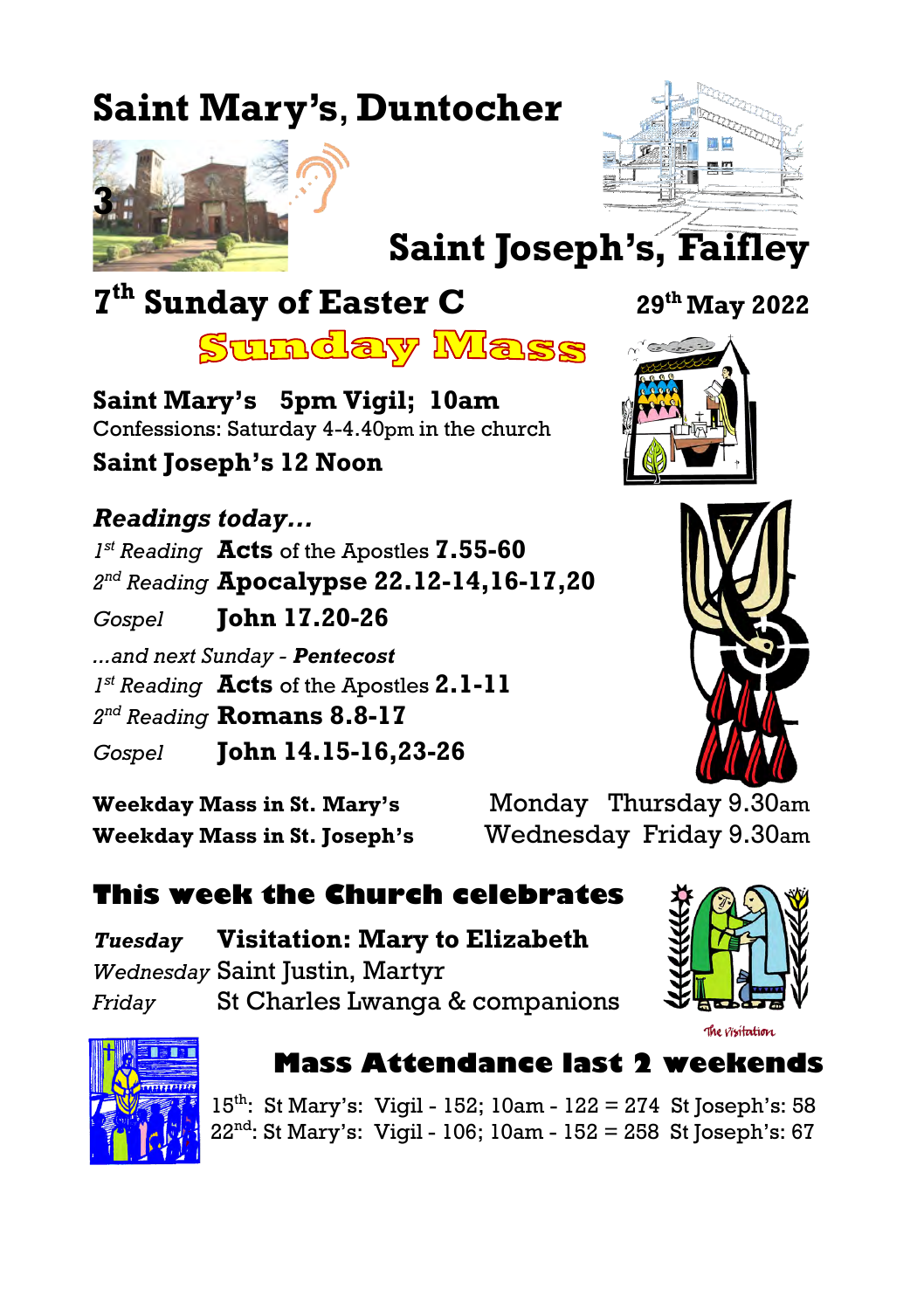# **The Social Action Group**

are looking for your support for the charity "Let the Children Live" (Colombia). The leaflet in your Bulletin and Poster on the Board gives more information.



In addition, there is a Dinner and dance in St. Stephen's Hall in Dalmuir in aid of 'Let the Children Live' on Saturday 18th June from 7pm-midnight. There will be a 3 course dinner with welcome drink, tea/coffee. Tickets £15pp.  $\mathbb{B}$  Brendan : 07876 697423 or  $\Diamond$  ashtonb551@q-mail.com

## **Thanks from the Salesian Sisters**

Sister Ella is very grateful to the parishioners from both parishes for their generous response to the Mission Appeal. Please continue to pray for the work of all missionaries. Thank you.

# **Outbreak of Dry Rot - update**

Sadly, dry rot has been discovered in one of the confessional boxes. After an inspection, it appears to be an isolated area. It is hoped to start this work on Tuesday  $7<sup>th</sup>$ June and will last a working week.

## **A message from Fr. Paul**

Thank you for your continued good wishes and prayers as I recover from Covid. I am getting my strength back gradually, but I still get tired. Weekday Mass will be as usual this week. However, I will not be visiting anyone for the moment just to keep everyone safe.

Thank you again for your patience.

Fr. Paul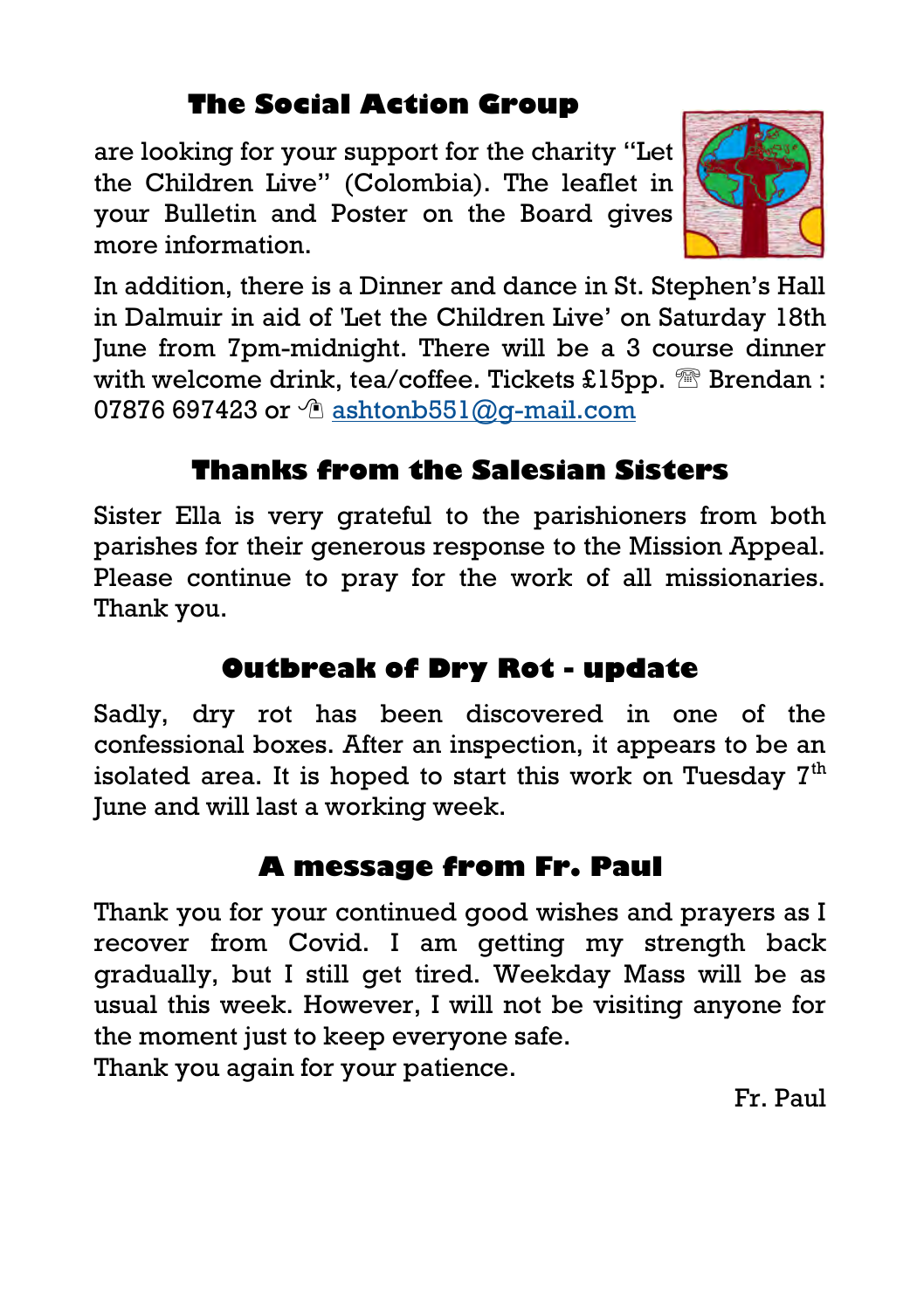### **Thank You**

*for your ongoing support…*



*Donations & intentions through the door need a note to tell us what they are for.*

| <b>£ The Bottom Line £</b>                                                                     |                 |                             |       |              |  |
|------------------------------------------------------------------------------------------------|-----------------|-----------------------------|-------|--------------|--|
| Thank you for your generosity                                                                  |                 |                             |       |              |  |
| <b>St Mary</b>                                                                                 | <b>Gift Aid</b> | <b>Collection Salesians</b> |       | <b>Total</b> |  |
| <b>1st</b>                                                                                     | £10             | £1383                       | £O    | £O           |  |
| $2nd*$                                                                                         | £O              | £455                        | £1462 | £O           |  |
| <b>St Joseph</b>                                                                               | £O              | £520                        | £316  | £O           |  |
| To support us and reduce cash handling by our volunteers, you can<br>nau theaugh wane hanletas |                 |                             |       |              |  |

| pay through your bank to:                                      |  |
|----------------------------------------------------------------|--|
|                                                                |  |
|                                                                |  |
| St Mary's Building Fund $(2^{nd}$ Collection) Account 00254571 |  |
|                                                                |  |

# **Second Collections**

| <b>Today</b>             | <b>Communications</b> |
|--------------------------|-----------------------|
| Next Sunday Day for Life |                       |



Come Holy Spirit